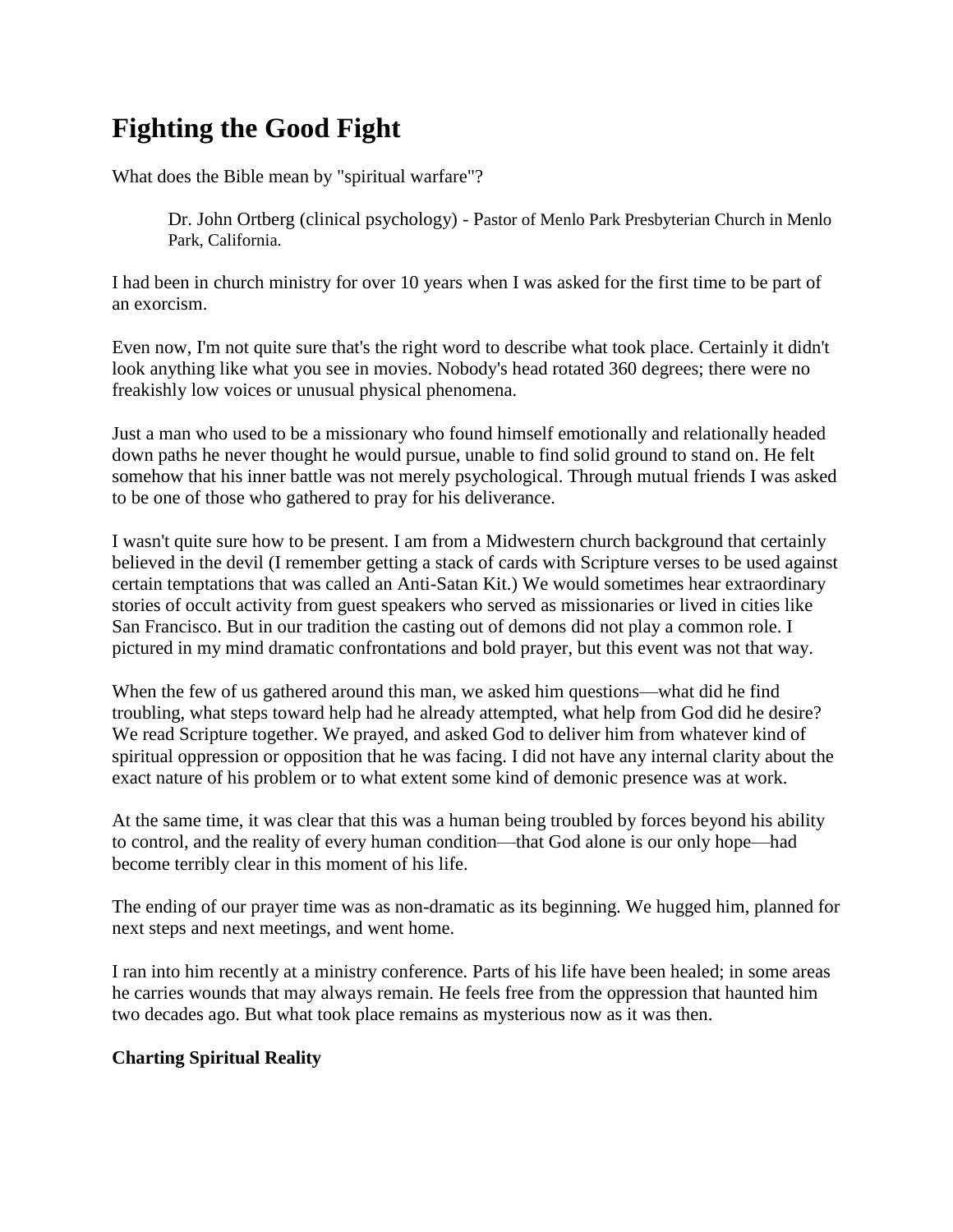Medieval theologians used to say we have two ways to speak about God: the *via negative* (what God is not: not limited in space, not limited in knowledge, not limited in power), and the *via analogia* (what God is like: like a fortress, like a father, like a rock, like a lover).

The way of analogy is perhaps the most important way we have to speak of spiritual life. Often these analogies involve growth ("I am the vine, you are the branches"; "the fruit of the Spirit is …"). Others cluster around the notion that the church is like a body or a family.

But perhaps the most intriguing and controversial images cluster around the notion of the life of the soul as spiritual warfare. Why was this picture of spiritual reality invoked by the writers of Scripture, and what does it mean for the way we do ministry?

Perhaps the place to begin is here: the biblical writers lived in a world where the reality of the spiritual was taken for granted; we live in a world where that belief erodes a little more each day.

The greatest book on spiritual warfare in the twentieth century was written by an Anglican intellectual who, I think, never himself used the phrase "spiritual warfare" and may well never have heard it used. C.S. Lewis's little book The Screwtape Letters is a classic because it shows the stakes at play over the fate of a single soul.

Lewis notes how difficult it has become for human beings to take seriously the reality of the spiritual as a fundamental dimension of the universe. Uncle Screwtape (a senior devil) writes, "Thanks to processes which we set at work in them centuries ago, [human beings] find it all but impossible to believe in the unfamiliar while the familiar is before their eyes."

Sometimes, an inability to believe in Satan reflects a larger inability to believe in a spiritual plane at all. Our culture is relentlessly materialistic. This is, as Lewis points out, part of what makes prayer difficult for modern people.

People often speak of feeling frustrated that their prayers never make it past the ceiling. Of course, if the Spirit of God is present right here right now, they don't have to make it past the ceiling—God is already on this side of the ceiling.

In what may be the most important Bible passage using the warfare image—Ephesians 6—Paul ties the need for spiritual armor to qualities related to the development of character—the belt of truth, the breastplate of righteousness, the gospel of peace, the shield of faith. The New Testament has much more to say about the discernment of right character than it does about mapping which demons are where.

Paul's primary point, which we forget to our peril, is to take seriously the God-powered development of our character, because we are spiritual beings destined for a ceaseless existence in spiritual reality.

## **Where Evil Resides**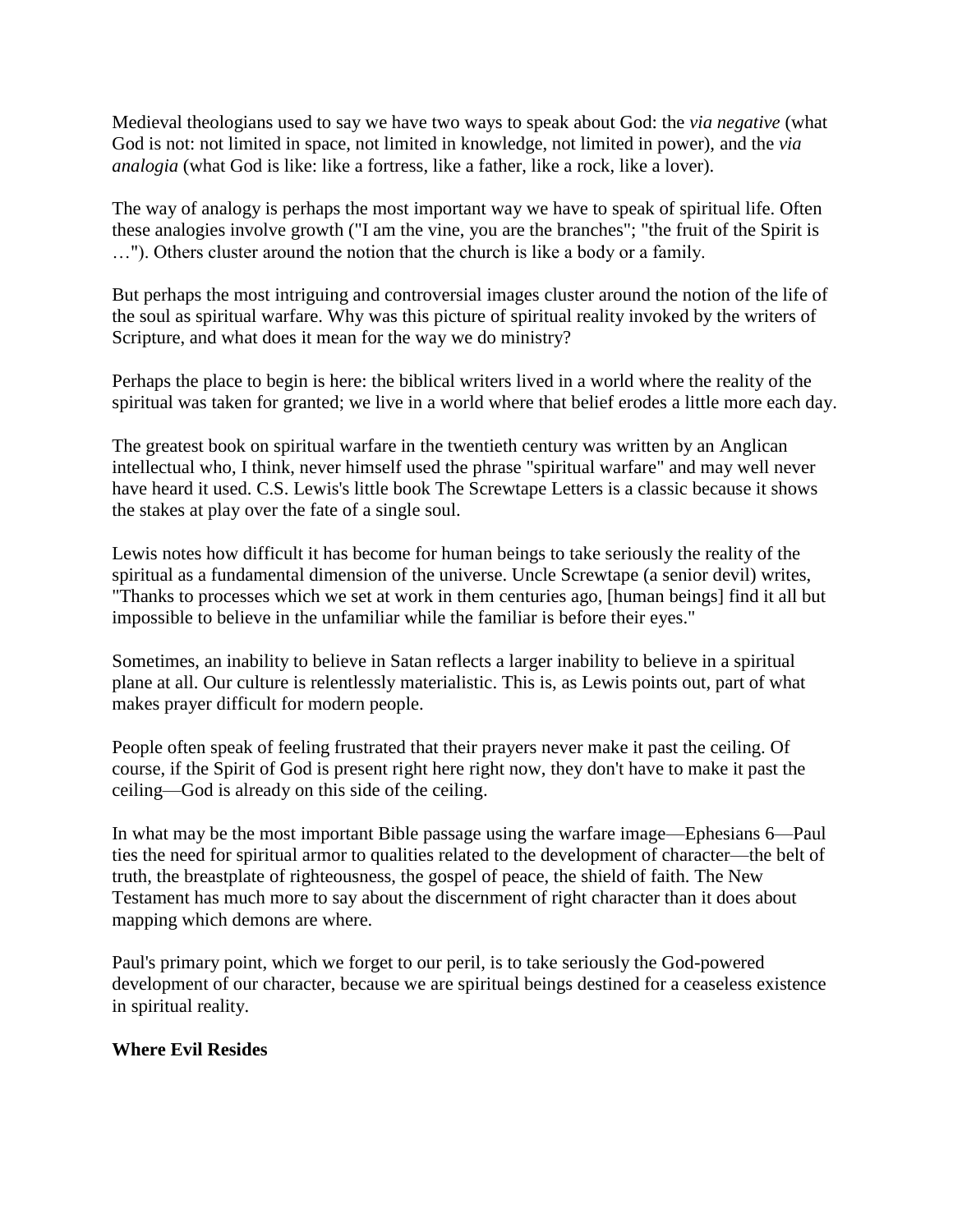Because we live in a largely therapeutic culture, evil is a slowly disappearing concept. But every once in a while we are shaken by a holocaust, a genocide, or the destruction of a World Trade Center, and we remember why we need that word. The Bible reminds us that we battle "evil in the heavenly places."

Psychiatrist Scott Peck wrote of meeting with a depressed 15-year-old named Bobby, who was increasingly troubled after his 16-year-old brother killed himself with a .22 rifle.

Peck tried to probe Bobby's mind, but got nowhere. Searching for ways to establish a bond, he asked what Bobby had received from his parents for Christmas. "A gun," Bobby said. Peck was stunned. "What kind?"

"A .22."

More stunned. "How did it make you feel, getting the same kind of gun your brother killed himself with?"

"It wasn't the same kind of gun." Peck felt better.

"It was the same gun."

Bobby had been given, as a Christmas present, by his parents, the gun his brother used to kill himself.

When Peck met with the parents, what was most striking was their deliberate refusal to acknowledge any wrongdoing on their part. They would not tolerate any concern for their son, or any attempt to look at moral reality.

Two decades later and after his conversion to Christianity, Peck wrote about this encounter: "One thing has changed in twenty years. I now know Bobby's parents were evil. I did not know it then. I felt their evil but had no vocabulary for it. My supervisors were not able to help me name what I was facing. The name did not exist in our professional vocabulary. As scientists rather than priests, we were not supposed to think in such terms."

Interestingly enough, although Peck often worked with convicted prisoners, he rarely found evil there. Evil, he finally decided, is not primarily indicated simply by sinful acts. Rather, it is the refusal to tolerate one's sense of sinfulness: "The central defect of evil is not the sin but the refusal to acknowledge it." This definition is reflective of Jesus' far greater severity in dealing with religious leaders than with prostitutes and tax collectors.

I also find it frightening as a religious leader.

Evil exists. Evil is real. One of the hallmarks of evil is that it seeks to convince its victims that it exists "out there." Alexander Solzhenitsyn wrote that it was while he was in prison that "Gradually it was disclosed to me that the line separating good and evil passes not through states, nor between classes, nor between political parties, but right through every human heart, and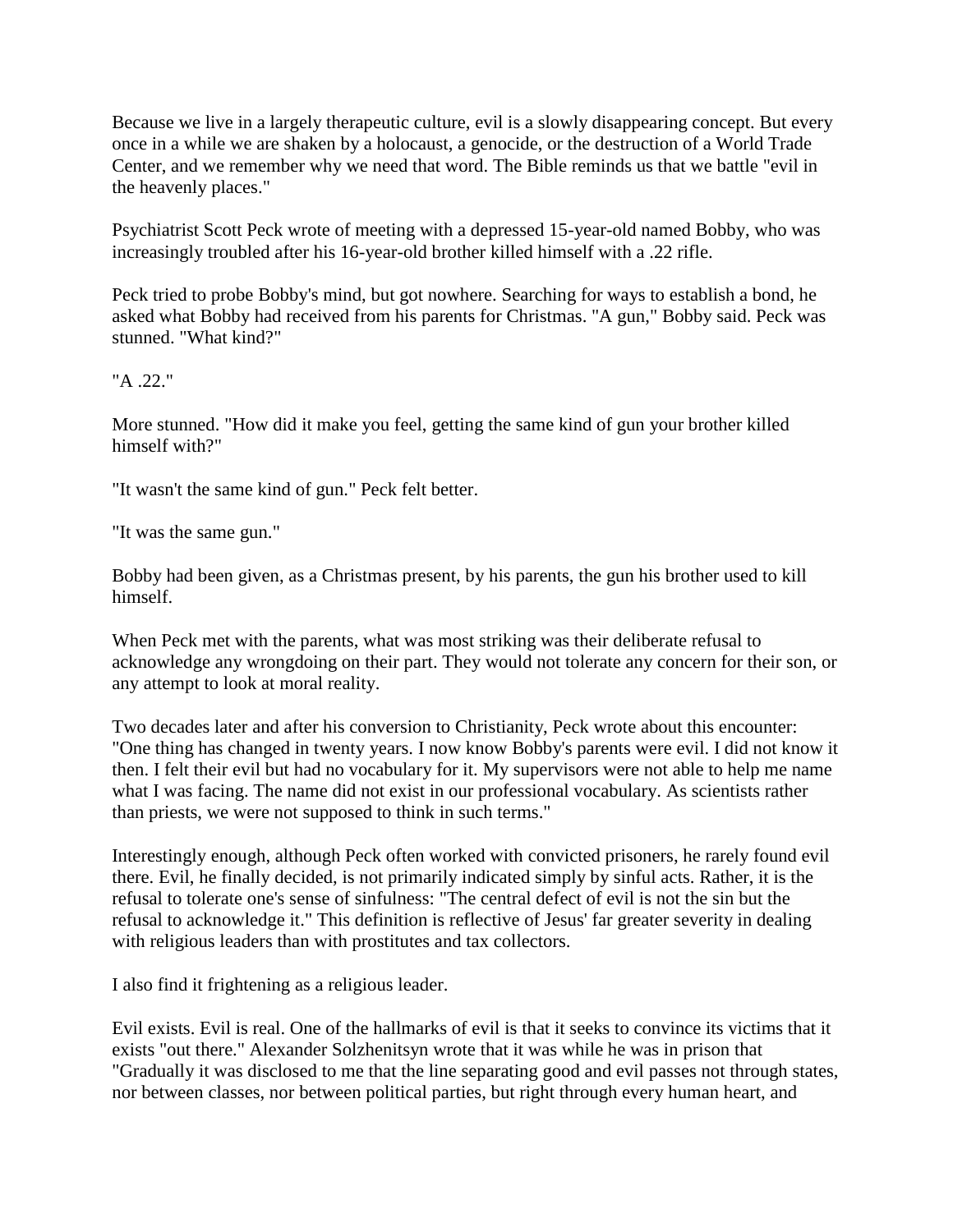through all human hearts. This line shifts. Inside us, it oscillates with the years. Even within hearts overwhelmed by evil, one small bridgehead of good is retained; and even in the best of all hearts, there remains a small corner of evil."

One of the worst features of some popular Christian fictional treatments of spiritual warfare is that they encourage our tendency to think of "us" as good and "them" as bad. They misplace Solzhenitsyn's line as though it divides us from other people rather than dividing us from our best selves.

I'm not sure ministry can ever have the urgency it requires if it is not aware of evil, both externally and internally. We are seeing a wonderful growth of interest in the church's commitment to justice. But the pursuit of justice cannot be carried out by purely human means. Theologians like Walter Wink have suggested that when Paul says we wrestle "not against flesh and blood but against the rulers, against the authorities, against the powers of this dark world," those powers may well include economic systems and political systems that remain stubbornly resistant to righteousness and justice.

The first time I went to Ethiopia I saw children who had been maimed or blinded by their parents because their only economic hope for survival was a child desperate enough to evoke pity in people like me who had money. Attempts to "do justice" will always founder unless we're able to remember that the ultimate enemy of humanity is not simply poverty or illiteracy or ill health; it is much worse than that and as apt to strike healthy, well-read, rich people as anyone.

This doesn't mean we need to pay more attention to the demonic. We must not give to the evil one too much attention, nor too little. In some stories—Star Wars and Les Mis come to mind the good guy and the bad buy get almost equal screen time.

Not in the Bible. There are dozens of references to God in the Scriptures for every reference to the figure of Satan. This reflects a sometimes forgotten theological truth that the devil is by no means God's counterpart. He is a creature, not the Creator. If anything, his divine counterpart would be the archangel Michael.

## **Spiritual, Emotional, or Physical?**

Boundaries between spiritual, emotional, and physical health are both overlapping and murky.

Sometimes, God brings deliverance to a human being in a single dramatic moment. Ninety-five year old Louie Zamperini was at our church recently, and spoke of how God used all the suffering of his life for good in ways he could not have predicted. (When asked by a Japanese official a few years ago whether any good had come out of his brutal suffering as a POW in WWII, Louie said "Yes, it prepared me for 53 years of married life.") After the war, Louie's life spiraled down in a vortex of rage, fear, and alcoholism that he could not control. When he surrendered his life to Christ at a Billy Graham crusade, he was delivered from these in an instant. No more nightmares. No more temptation to drink. Rage was replaced by forgiveness.

But God does not always deliver in this way.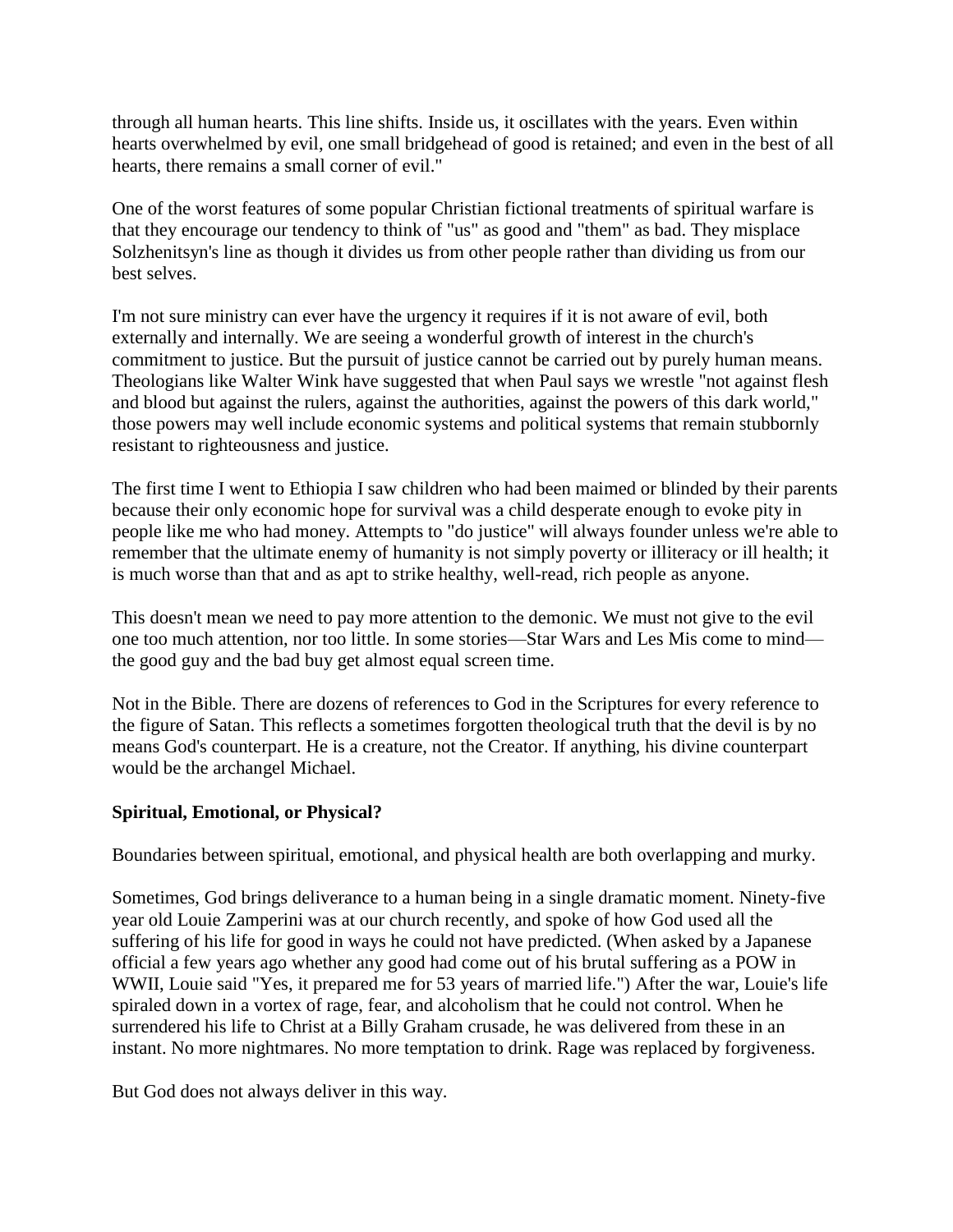Sometimes people in our churches may be drawn to an explanation for their problems that could provide them with an instant solution that removes the need for hard, difficult inner work on their part. If my problem is an external force, then I may indulge the illusion that I will not have to spend disciplined energy with God's help on the cultivation of new habits.

The attempt to diminish human responsibility by blaming supernatural evil is as old as the garden: "what is this that you have done?"

If my problem is an external spiritual force, I may be let off the hook instead of having to face my own responsibility. The attempt to diminish human responsibility by blaming supernatural evil is as old as the garden: "What is this that you have done?"

"The serpent deceived me, and I ate." It did not work then, or thereafter in Scripture. Spiritual warfare is spoken of in a way that heightens human vulnerability, but it does not diminish human responsibility.

The relationship between spiritual warfare and emotional health becomes particularly important in the area of pastoral care. One of the first responsibilities of a good clinician is assessment and diagnosis. One of the gifts the Spirit has given to the church is the "discernment of spirits"; the ability to distinguish between God's spirit and other, alien spirits. Outside the New Testament, thinkers like Ignatius have written with great wisdom that has lasted for centuries. In particular, Ignatius insisted that the most basic rule of discernment is whether the movements of a spirit incline toward the fruit of the spirit (love, joy, peace, and so on) or away from them.

Because my doctoral program in clinical psychology was housed in a seminary, the diagnosis issue was unusually prominent. There were disagreements over when a diagnosis of demonic involvement was appropriate. The potential for harm in someone's life—particularly a child—if a "discerner" mistakenly intuits the presence of a demon is very real. A team of theologians and clinicians developed a series of guidelines around the discernment of spirits that may be helpful for churches:

- Since discernment does not confer infallibility, it ought to be subject to the wise, informed, and responsible members of the Christian community.
- No one should ever be subject to exorcism without informed consent.
- Because mental illness often involves a preoccupation with sex and religion (think of mania and messianic complexes), no exorcism should be performed unless the person has been assessed and diagnosed by skilled clinicians. A friend of mine had a father who suffered for years from bi-polar disorder. It often involved bizarre behavior with religious overtones; he was often told he needed deliverance from demonic possession. When the effectiveness of lithium to treat bipolar disorder was discovered, he was restored to mental health. But his faith had taken a beating because of years of spiritual misdiagnosis.
- For a Christian clinician to seek to help in human healing without relying on prayer is a form of malpractice. "Healing" is just as much a metaphor when it comes to human behavior as warfare is. Sin requires forgiveness, not catharsis. Jesus warned about a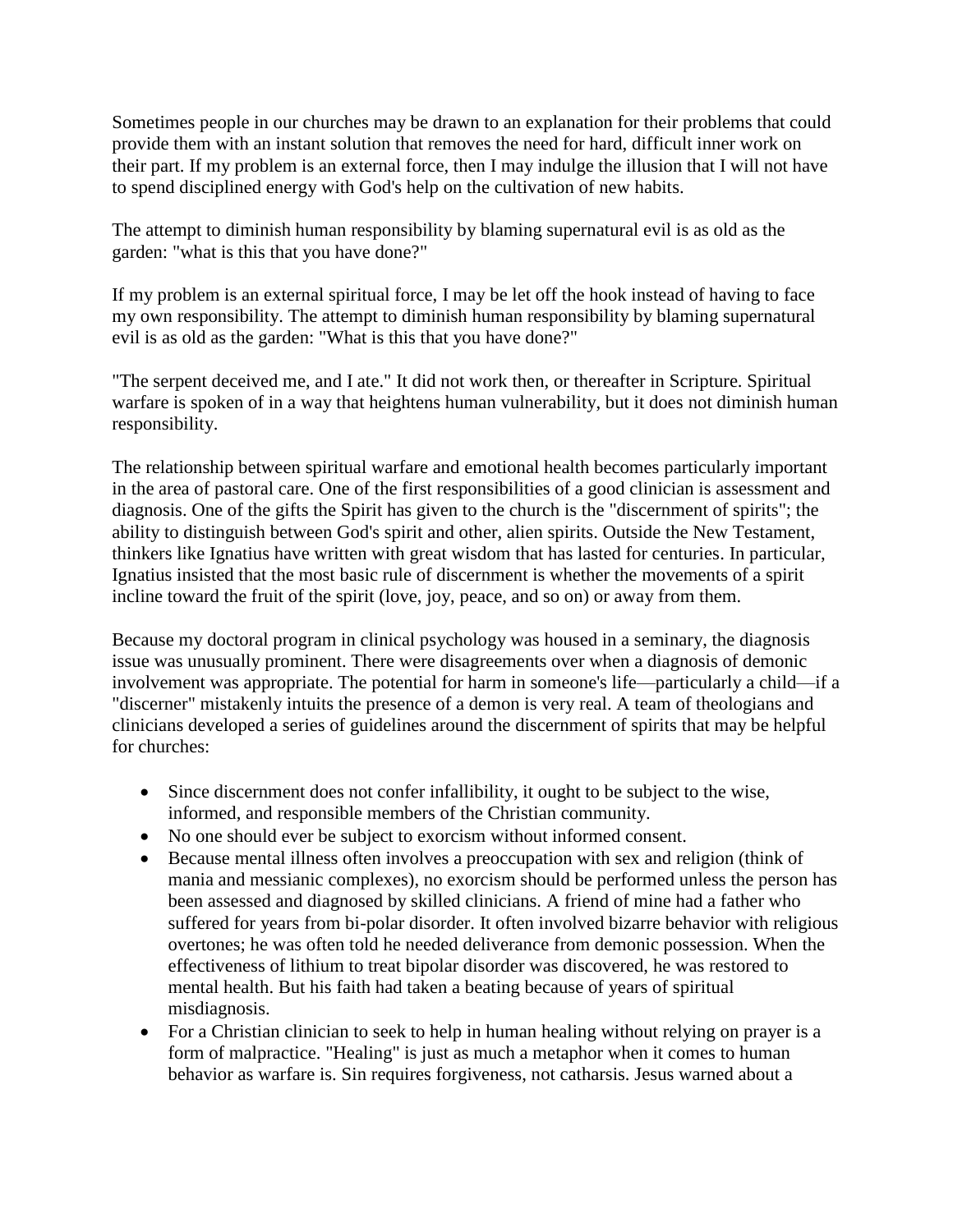person being delivered from one spirit only to have seven more re-occupy. The human heart will ultimately be governed by a power greater than a human heart.

#### **Deliver Us From Evil**

Even though what we call "the Lord's prayer" is familiar to Christians, there are parts of it we rarely dwell on. For instance, what it really means when Jesus says, "Deliver us from the evil one." New Testament scholar Dale Bruner notes that Jesus uses an almost violent verb translated "deliver." It means to snatch; it's what a hand does when it seizes an object in considerable danger. The idea here is that the devil is constantly luring us into pits, snares of moral destruction, and being saved from them is beyond mere human willpower. Only God's watching and snatching and saving can rescue us. Deliverance indeed.

Occasionally I'll have folks say to me that, since I'm a pastor, the devil must be particularly after me. I'm not so sure. I don't think God reckons greatness in his kingdom in ways that always sync up with human religious titles or institutions. And it always seems to me to be just a little narcissistic about anyone putting themselves in a category so spiritually powerful that they warrant special diabolical attention.

And yet …

I have known times of intense spiritual ministry to be immediately and strangely followed by intense temptation.

I have known times when it seems like great spiritual work is being done, to be almost intertwined when problems and opposition seem to intensify.

I believe that there is great resistance to the good work of God, and that resistance can come from both within and without.

I know that any time someone says to me "I pray for you every day," I feel something beyond gratitude.

One thing is clear: Jesus pairs deliverance from the evil one with "Lead us not into temptation." The primary path of deliverance involves loving and knowing God.

"The human heart will ultimately be governed by a power greater than the human heart."

In the old days when money used to grow on trees (or at least get printed on paper that came from trees), people who were experts at spotting counterfeit bills didn't spend their time studying counterfeit bills; they spent their time studying the real thing so closely that the imposter became obvious. The evil one is called an "angel of light" because of the ease with which we will rationalize giving in to temptation. Our safety lies, not primarily in knowing the enemy better, but in knowing our Father better.

#### **One final weapon**